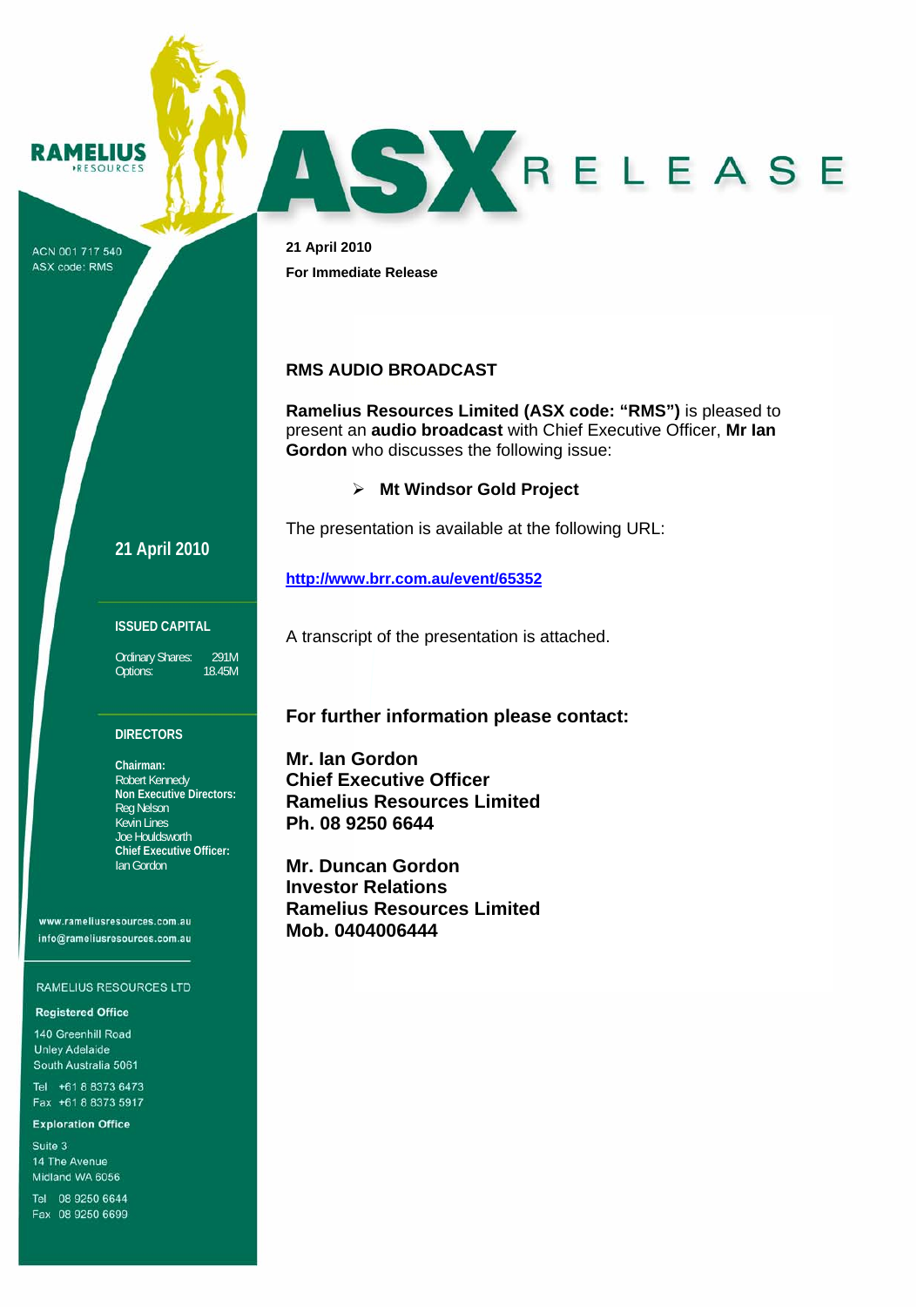## **BOARDROOMRADIO INTERVIEW WITH IAN GORDON, MANAGING DIRECTOR, RAMELIUS RESOURCES LIMITED**

- **Q1 Good morning and welcome to Boardroomradio. I'm joined by Ian Gordon who's the Managing Director of Ramelius Resources. Ian, thanks for your time and welcome back to Boardroomradio.**
- **A1** Thanks, James.
- **Q2 Ian, Ramelius and Liontown have agreed to terms for a farm-in joint venture on the Mount Windsor Gold Project. Can you start by giving a bit of a brief background on this Project, how much work has been done on it and what sort of work has been done on it?**
- **A2** Yes, thanks, James. The Mount Windsor Gold Project is located just south of Charters Towers in North Queensland and it's in an area of well-known gold mineralisation, including three world-class gold camps, including Mount Leyshon, Pajingo and Ravenswood gold mines. The Project for us represents an excellent exploration opportunity in an area where we think there's a possibility that we could find a world-class gold deposit, and we are very excited to be involved.

### **Q3 And, Ian, what are some of the aspects that have attracted Ramelius to this particular Project?**

**A3** Again, the main attraction for Ramelius is the opportunity to explore an area that we feel is under-explored but has proven gold discovery potential; and secondly, Ramelius can really hit the ground running on this Project because Liontown has done a lot of the ground work and targeting that will enable us to start drilling immediately.

### **Q4 Well, the G5 target looks to be the most advanced of the targets on the Project at the moment. Can you provide some commentary around this one and, I guess, the timing of the work program you're planning to undertake?**

**A4** Okay. G5 is ready to drill. Liontown have completed all of the mapping, sampling and also a geophysical survey over the area. The target is highlighted by gold assays in vein float up to 3.6 grams per tonne and an IP anomaly which may represent quartz veining at depth. We plan to commence drilling at G5 before June this year.

### **Q5 Okay, Ian. And what additional exploration work is Ramelius going to be undertaking and when are investors likely to see some results from the field?**

**A5** In addition to the drilling we'll be doing at G5, which will happen before the end of June, we are planning to undertake IP surveys at three other targets over the next four months, and then these will be drill tested as early as possible in the second half of 2010.